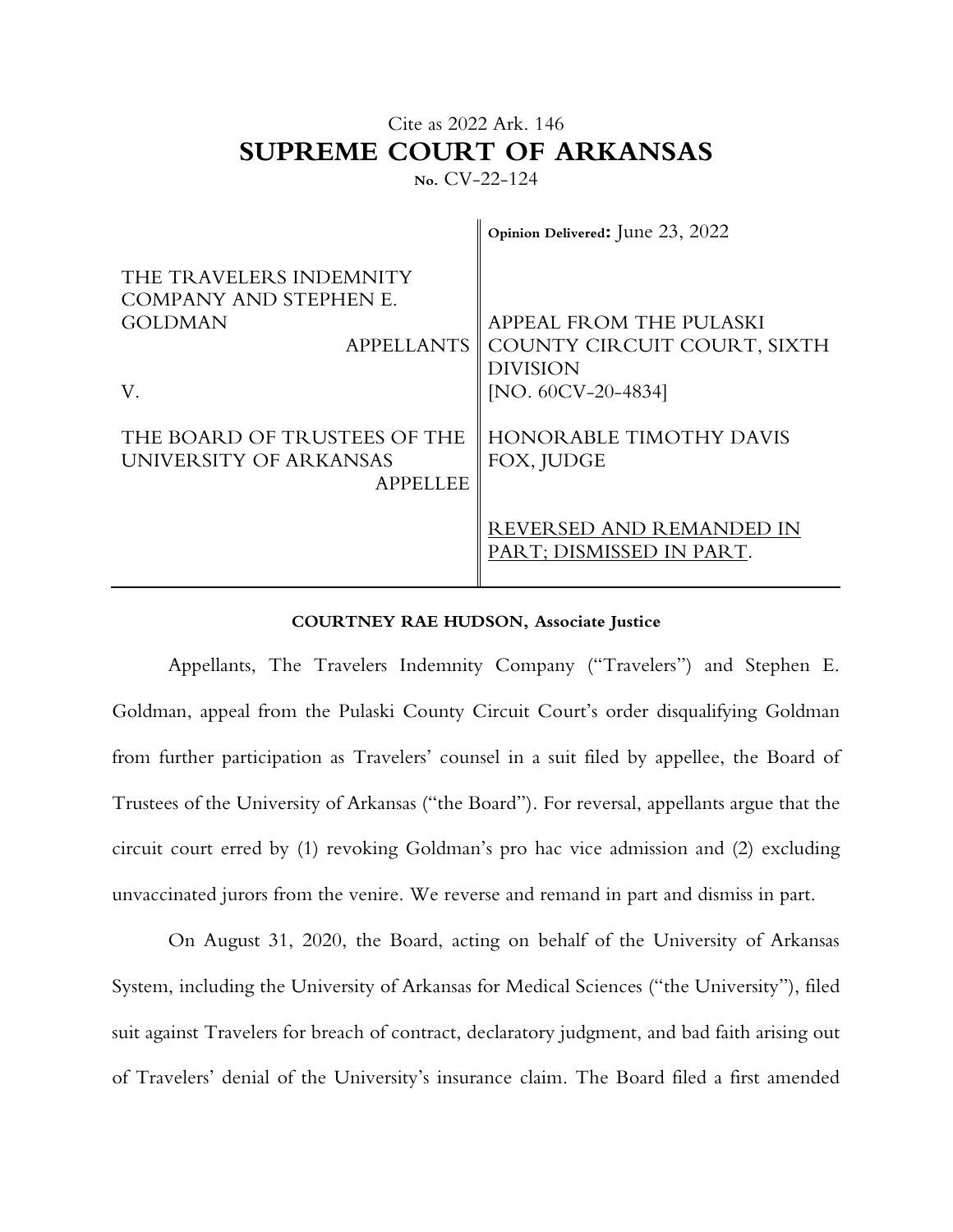complaint on October 14, 2020, a second amended complaint on August 9, 2021, and a third amended complaint on November 9, 2021. The Board alleged that it was entitled to benefits under its all-risk commercial property insurance policy with Travelers for losses and damages it suffered during the coronavirus pandemic and that no policy exclusion defeated coverage.

Goldman, an out-of-state attorney representing Travelers, filed a motion for admission pro hac vice, which was granted on October 15, 2020. Travelers filed an answer denying the material allegations in the Board's complaint, and the parties proceeded with discovery. At a pretrial hearing on January 31, 2022, the circuit court explained the procedures it had put in place to address COVID-19-related guidelines and concerns during the upcoming trial, which was scheduled for March 8, 2022. The court indicated that it was not going to require the wearing of masks in the courtroom and therefore had excused anyone from the jury pool who was not fully vaccinated. The court then stated, "[S]o that's what you've got for your jury panel and your pool, in case whoever doesn't prevail on the jury side— in case they want to make some argument that it was not a jury of their peers or something that was unconstitutional, that's what the Court has done." Neither party objected to the circuit court's procedures at that time.

On February 18, 2022, Travelers filed a motion objecting to the circuit court's exclusion of unvaccinated jurors from the jury pool. Travelers argued that a jury representative of the community should be selected without regard to COVID-19 vaccination status and that the exclusion of unvaccinated jurors violated Travelers' rights under the United States and Arkansas Constitutions. In addition, Travelers asserted that the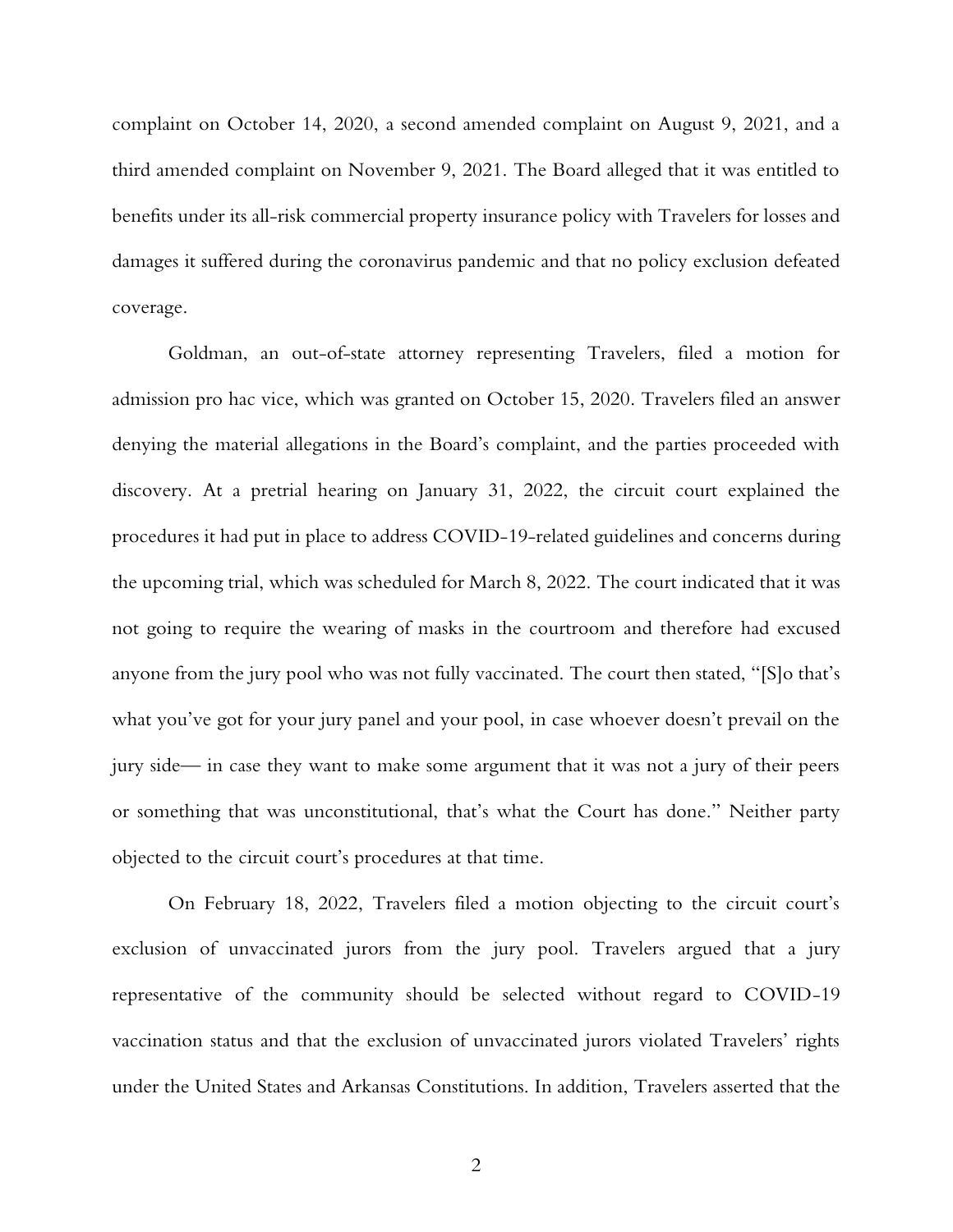circuit court's rationale of requiring vaccination in the place of wearing masks was inconsistent with the public-health guidelines and this court's directive to follow such guidelines. Travelers attached multiple exhibits to its motion, such as articles from various publications as well as a December 13, 2021 email from the circuit court to counsel of record in which the circuit court set forth the special protocols in place for jury trials during the first quarter of 2022, including the vaccination requirement for jurors and all in-person participants.

The circuit court entered an order on February 22, 2022, denying Travelers' motion. Noting that the motion was filed more than two months after its December 2021 email to counsel and more than two weeks after the pretrial conference, the court found that the motion was "untimely, dilatory and was filed for the purpose of seeking a delay in the trial of this case." Further, the court ruled that Goldman's pro hac vice admission was revoked because several of the exhibits filed in support of Travelers' motion contained external hyperlinks to websites in violation of Arkansas Supreme Court Administrative Order No. 21, Section 9. The circuit court stated that these violations had "the ability to affect the integrity of the entire Arkansas judicial electronic filing system" and were "substantial and material violations of the Administrative Orders of the Arkansas Supreme Court." Remaining local counsel were ordered to immediately remove all offending materials from their electronic filing and were given leave to file replacement exhibits, which Travelers did.

On February 24, 2022, appellants filed a notice of interlocutory appeal from the circuit court's ruling disqualifying Goldman from further representing Travelers in this case.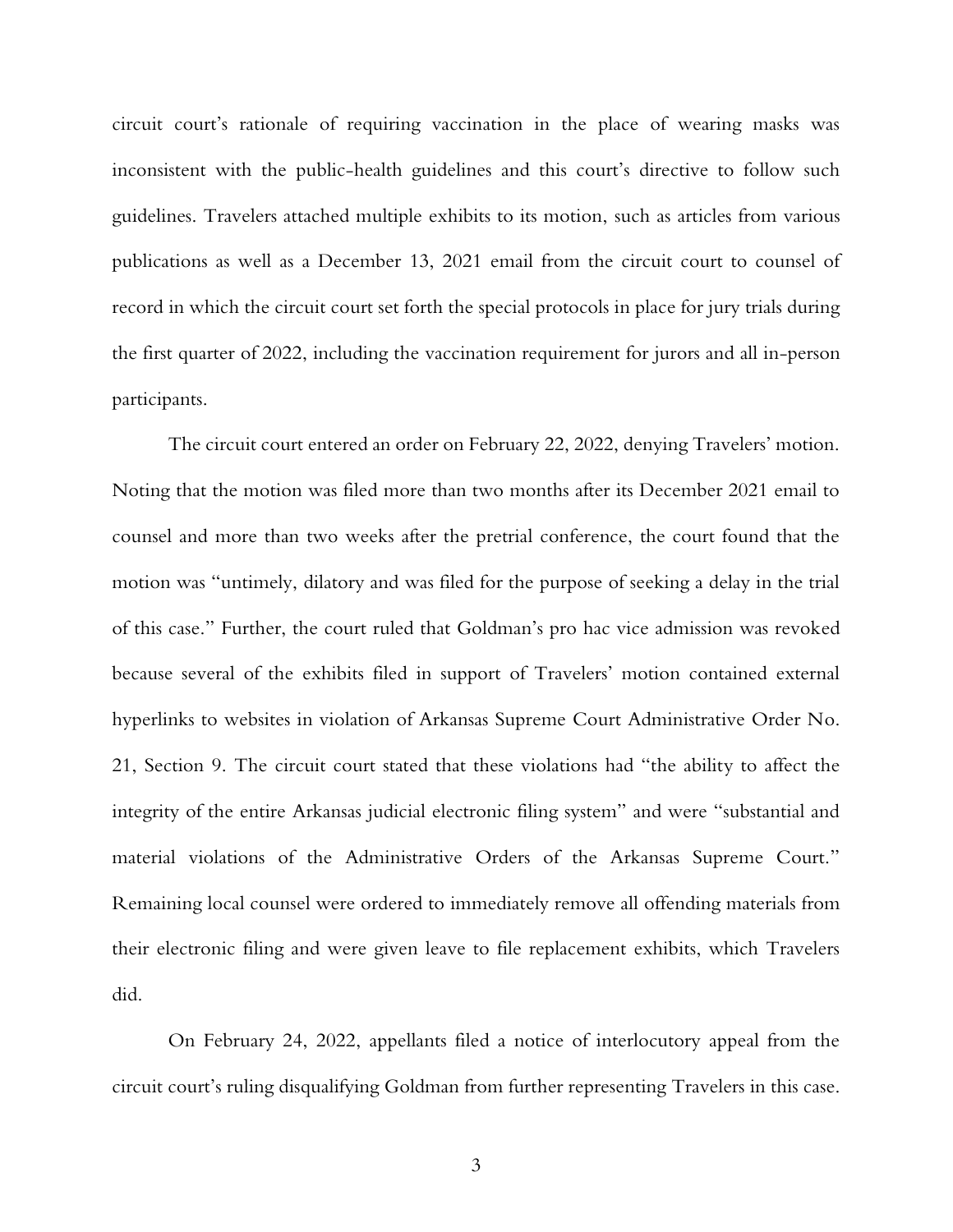Appellants also filed with this court an emergency motion for stay of the circuit court's order and the proceedings below, which we granted on February 28, 2022. On March 1, 2022, after the partial record had been filed with this court and our stay had been issued, the circuit court rescinded the portion of its previous order that revoked Goldman's pro hac vice admission and stated that Goldman would be allowed to participate in the upcoming trial. Appellants then filed a motion for clarification of our order granting a stay, and we granted that motion on March 2, 2022, clarifying that our February 28 stay applied to all proceedings in the case.

On appeal, appellants first argue that the circuit court erred by revoking Goldman's pro hac vice admission. "An order which disqualifies an attorney from further participation in the case" is immediately appealable pursuant to Arkansas Rule of Appellate Procedure−Civil 2(a)(8) (2021). The Board claims that the revocation of an out-of-state attorney's pro hac vice admission is not a disqualification under Rule 2(a)(8) and that this court therefore lacks jurisdiction to consider this issue in an interlocutory appeal. We disagree. "Disqualification" is defined as "[s]omething . . . that prevents a lawyer from representing a party." *Black's Law Dictionary* (11th ed. 2019); *see also Merriam-Webster's Collegiate Dictionary* (11th ed. 2014) (stating that "disqualify" means to "deprive of a power, right, or privilege"). The circuit court's order revoking Goldman's pro hac vice admission clearly prevented him from representing Travelers, and we therefore have jurisdiction to review this ruling.

The Board also contends that the disqualification issue is moot because the circuit court rescinded its March 1 ruling revoking Goldman's pro hac vice admission. As appellants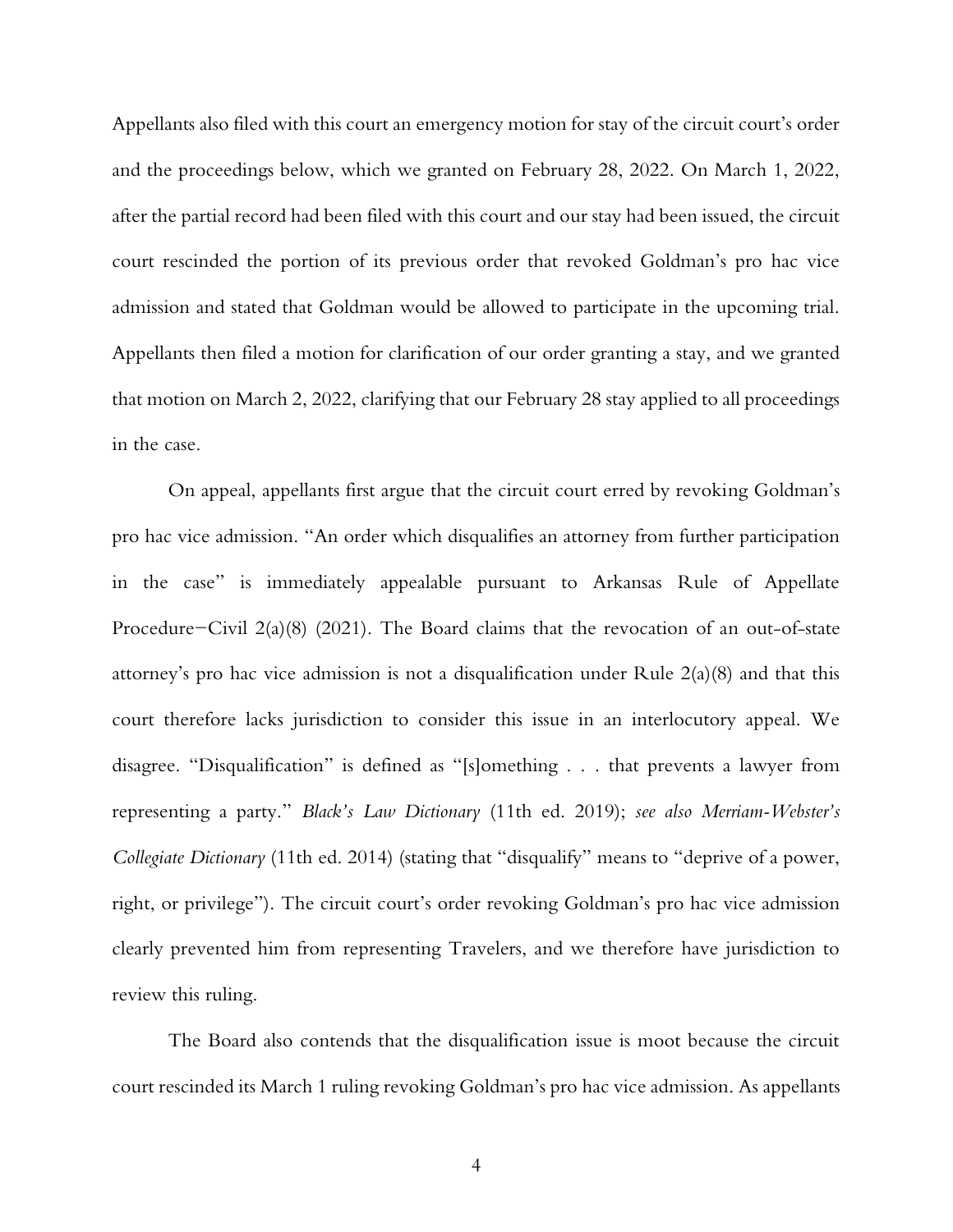assert, however, the circuit court had lost jurisdiction to enter this subsequent order. Appellants appealed the circuit court's February 22 order and filed an emergency motion for stay pending the appeal, which we granted on February 28. On March 2, we clarified that our February 28 stay order applied to all proceedings in the circuit court. Accordingly, the circuit court's March 1 order is of no effect, and the issue of Goldman's revocation is not moot.

We have stated that disqualification of an attorney is a drastic measure that should be imposed only when clearly required by the circumstances. *Helena Country Club v. Brocato*, 2018 Ark. 16, 535 S.W.3d 272. This court reviews a circuit court's decision to disqualify an attorney, as well as a ruling on a motion for admission to practice pro hac vice, under an abuse-of-discretion standard. *Id.*; *Tobacco Superstore, Inc. v. Darrough*, 362 Ark. 103, 207 S.W.3d 511 (2005). An abuse of discretion occurs when the circuit court exercises its discretion thoughtlessly and without due consideration. *Convent Corp. v. City of North Little Rock*, 2021 Ark. 7, 615 S.W.3d 706. We have also held that an abuse of discretion may be manifested by an erroneous interpretation of the law. *Park Apartments at Fayetteville, LP v. Plants*, 2018 Ark. 172, 545 S.W.3d 755. While the Arkansas Rules of Professional Conduct are applicable in disqualification proceedings, a violation of the rules does not automatically compel disqualification; rather, such matters involve the exercise of judicial discretion. *Brocato*, *supra*.

Regarding the revocation of a nonresident attorney's pro hac vice admission, Rule XIV(g) of the Rules Governing Admission to the Bar states that "[i]f, after being granted permission to participate in the proceedings of any particular case in Arkansas, the non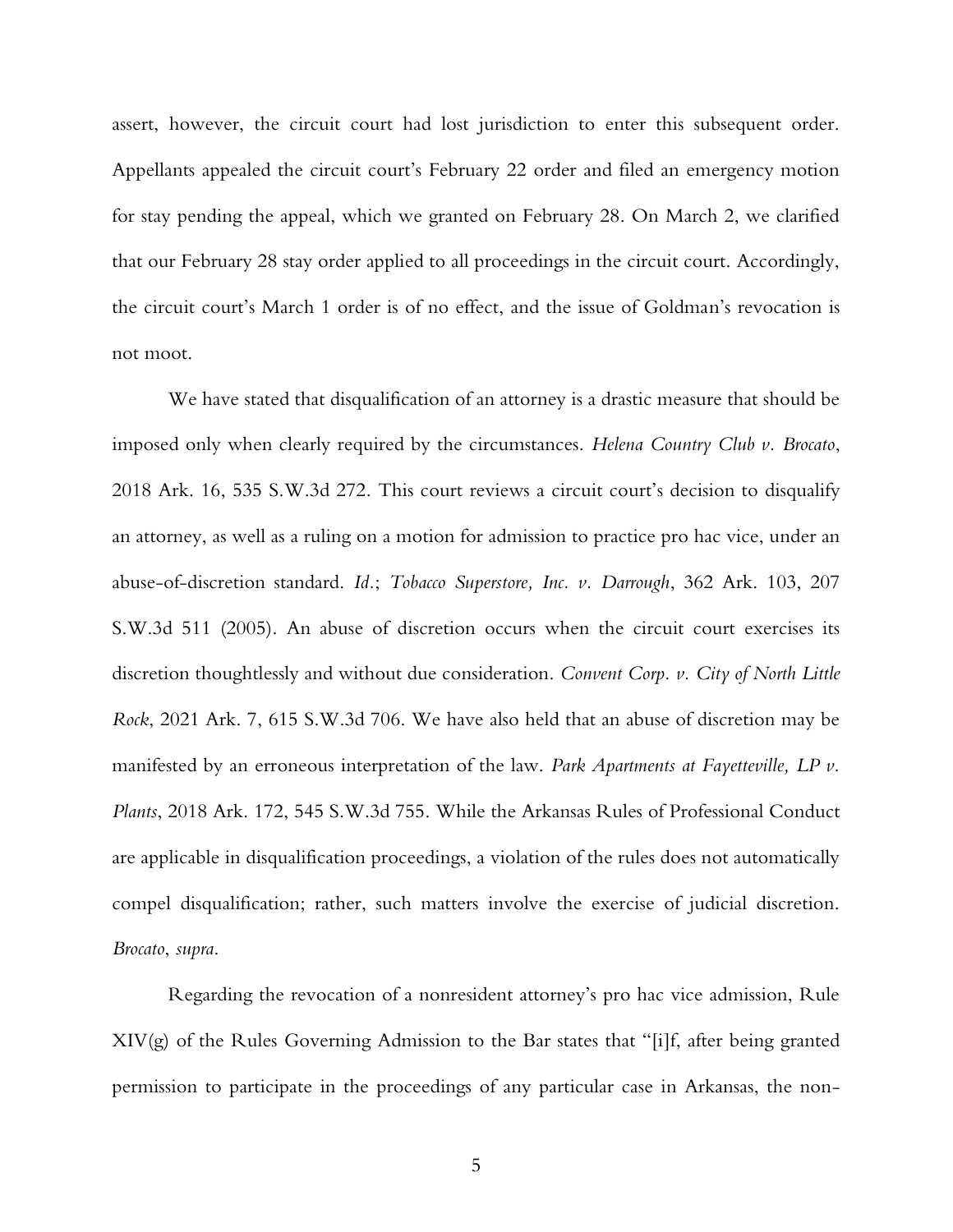resident attorney engages in professional misconduct as that term is defined by the Arkansas Supreme Court Rules of Professional Conduct, the court may revoke the non-resident attorney's permission to participate in the Arkansas proceedings and may cite the nonresident attorney for contempt." Rule 8.4 of the Arkansas Rules of Professional Conduct, which defines misconduct, provides that

[i]t is professional misconduct for a lawyer to:

(a) violate or attempt to violate the rules of professional conduct, knowingly assist or induce another to do so, or do so through the acts of another;

(b) commit a criminal act that reflects adversely on the lawyer's honesty, trustworthiness or fitness as a lawyer in other respects;

(c) engage in conduct involving dishonesty, fraud, deceit or misrepresentation;

(d) engage in conduct that is prejudicial to the administration of justice;

(e) state or imply an ability to influence improperly a government agency or official; or to achieve results by means that violate the Rules of Professional Conduct or other law; or

(f) knowingly assist a judge or judicial officer in conduct that is a violation of applicable rules of judicial conduct or other law.

Appellants argue that the circuit court's decision to revoke Goldman's pro hac vice admission was both legally erroneous and lacking in any reasonable inquiry or factual basis. Specifically, appellants contend that Rule XIV(g) provides grounds for revocation only for professional misconduct and that the circuit court's finding of "substantial and material violations of Administrative Order Number 21, Section 9" pertaining to electronic filing does not rise to the level of any of the types of misconduct listed in Ark. R. Prof'l Conduct 8.4. According to appellants, the external hyperlinks were deactivated in eight of the eleven exhibits that included hyperlinks, and the failure to deactivate the hyperlinks in three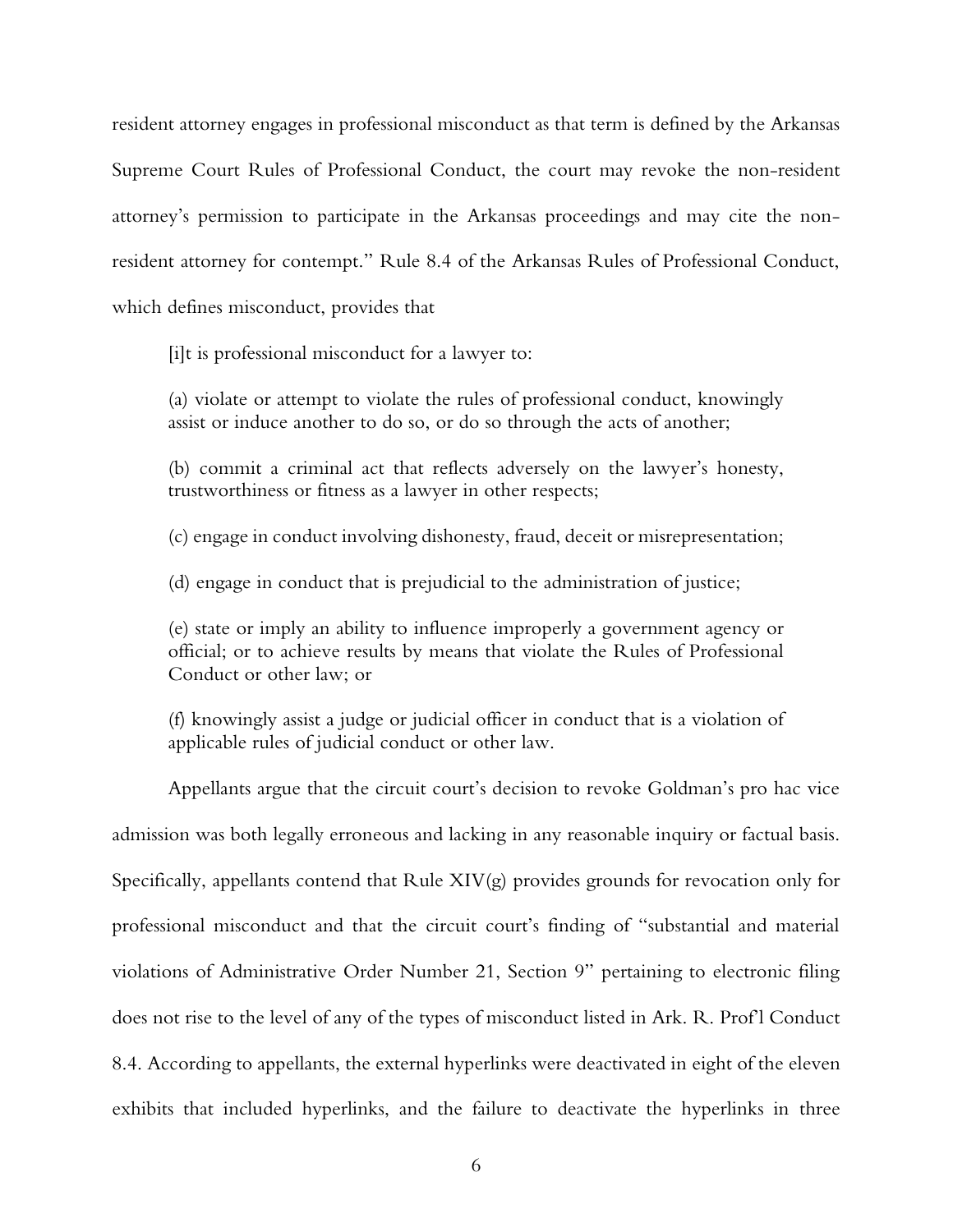exhibits was a mere clerical oversight. Appellants further assert that the motion at issue was signed and filed by Travelers' lead Arkansas counsel, not Goldman, who was not a registered user of the electronic filing system. In addition, appellants claim that several of the Board's electronic filings in this case, including the second amended complaint, also included hyperlinks to external websites, yet the circuit court took no action against either their pro hac vice counsel or their Arkansas counsel. Appellants argue that the impact on Travelers from the revocation of Goldman's admission was substantial and disproportionate to the electronic filing oversight, noting that Goldman had represented the company for approximately twenty-five years and had taken twenty-three depositions in this case, including those of the Board's lead witnesses and its expert witness. Finally, appellants contend that the revocation of Goldman's pro hac vice status without prior notice or a reasonable opportunity to be heard violated due-process requirements.

We agree that the circuit court abused its discretion by revoking Goldman's pro hac vice admission. The circuit court did not find that Goldman had committed any violation of the Arkansas Rules of Professional Conduct. Instead, the circuit court, without giving notice to appellants or an opportunity for them to be heard, summarily concluded that the failure to comply with an electronic-filing provision warranted the disqualification of Goldman simply because he was listed as one of the signors of the motion. This ruling was a drastic measure that does not comport with the provisions in Rule XIV(g) regarding revocation of a nonresident attorney's admission. Thus, we reverse the circuit court's ruling disqualifying Goldman from representing Travelers and remand.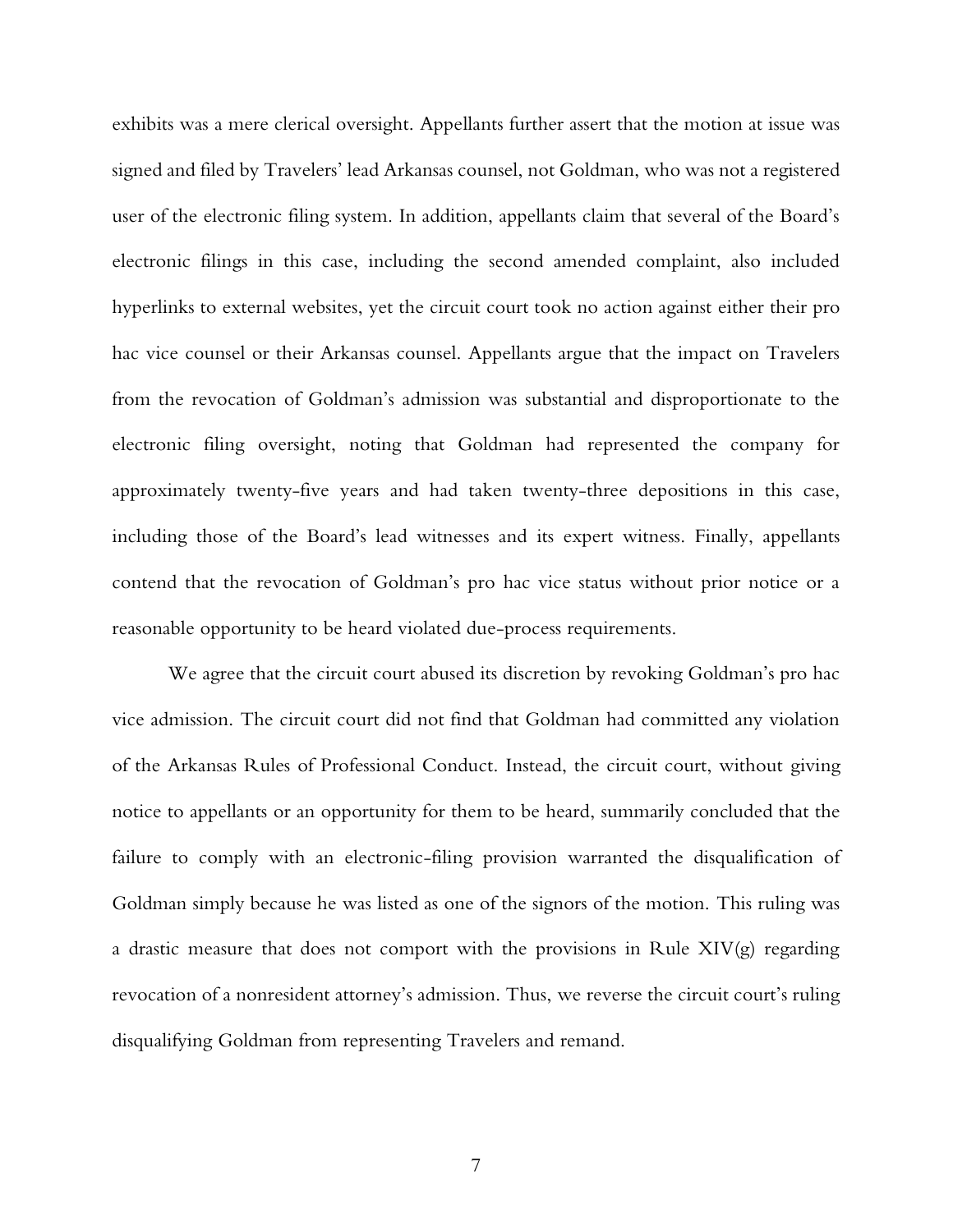In their second point on appeal, appellants argue that the circuit court erred by excluding unvaccinated jurors from the jury pool for its March 2022 trial. However, this issue is not properly before us in this interlocutory appeal. In the absence of a final order, our jurisdiction is limited to those orders listed in Ark. R. App. P.–Civ. 2(a)(2)–(13) as appealable on an interlocutory basis. An order denying a challenge to the selection or composition of a jury venire is not among those listed in Rule 2(a). Rather, we have reviewed such rulings only in the context of an appeal from a final order. *E.g.*, *Reams v. State*, 2018 Ark. 324, 560 S.W.3d 441; *Richardson v. Williams*, 327 Ark. 156, 936 S.W.2d 752 (1997); *Mitchell v. State*, 323 Ark. 116, 913 S.W.2d 264 (1996).

While we have jurisdiction to consider the attorney-disqualification issue pursuant to Rule 2(a)(8), which is also the only issue that was designated in appellants' notice of appeal, a review of the circuit court's denial of Travelers' objection to the exclusion of unvaccinated jurors is beyond the scope of this limited appeal. *See, e.g.*, *Thurston v. League of Women Voters of Ark.*, 2022 Ark. 32, 639 S.W.3d 319 (holding that although appellant had presented three points in the interlocutory appeal, the only issue that we had jurisdiction to review was whether appellant was entitled to sovereign immunity); *SEECO, Inc. v. Stewmon*, 2016 Ark. 435, 506 S.W.3d 828 (refusing to entertain other issues in an interlocutory appeal pursuant to Rule  $2(a)(9)$  under the guise of a challenge to class certification); *Asset Acceptance, LLC v. Newby*, 2014 Ark. 280, 437 S.W.3d 119 (stating that the denial of a motion for sanctions does not fall within the purview of an interlocutory appeal of the denial of a motion to compel arbitration, which is authorized under Rule 2(a)(12). An interlocutory appeal may not be used as a vehicle to bring up for review other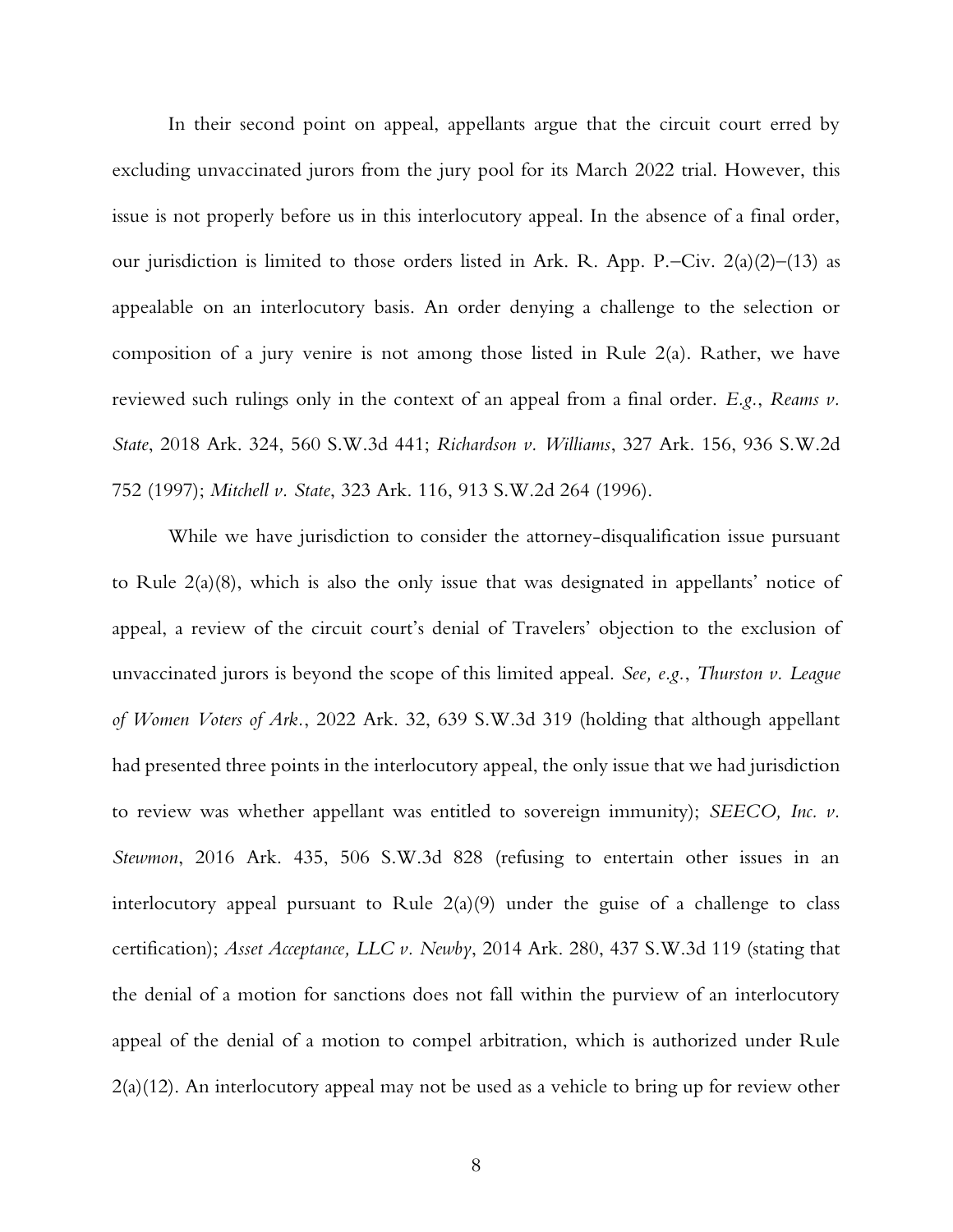matters pending before the circuit court. *Villines v. Harris*, 340 Ark. 319, 11 S.W.3d 516 (2000). While appellants contend that we considered other issues in an interlocutory appeal pursuant to Rule 2(a)(8) in *Wiederkehr Wine Cellars, Inc. v. City National Bank of Fort Smith*, 300 Ark. 537, 780 S.W.2d 551 (1989), we reviewed only the propriety of the circuit court's order granting permission to file a third-party complaint against the law firm representing the appellant, which thereby required the disqualification of the law firm because it became a party to the litigation. Thus, that case is clearly distinguishable. Although appellants argue that resolving the jury-selection issue is a matter of substantial public interest, the fact that a significant issue may be involved is not sufficient, in itself, for this court to accept jurisdiction of an interlocutory appeal. *Hotels.com, L.P. v. Pine Bluff Advert. & Promotion Comm'n*, 2021 Ark. 196, 632 S.W.3d 742. Accordingly, we dismiss this portion of the appeal for lack of appellate jurisdiction and therefore do not reach the merits of this issue at this time.

Reversed and remanded in part; dismissed in part.

WEBB, J., concurs.

WOMACK, J., concurs in part and dissents in part.

**BARBARA W. WEBB, Justice, concurring.** I agree that the circuit court abused its discretion by arbitrarily revoking Stephen Goldman's *pro hac vice* admission. I write separately to address the circuit court's vaccination policy for jurors in this interlocutory appeal. I agree that the issue is not properly before the court on appeal. However, we have the authority to act as we see fit due to our superintending control over all courts in the state and the ability to address actions of judicial policy at any time and for any reason. *Parker v. Crow*, 2010 Ark. 371, at 4–5, 368 S.W.3d 902, 906.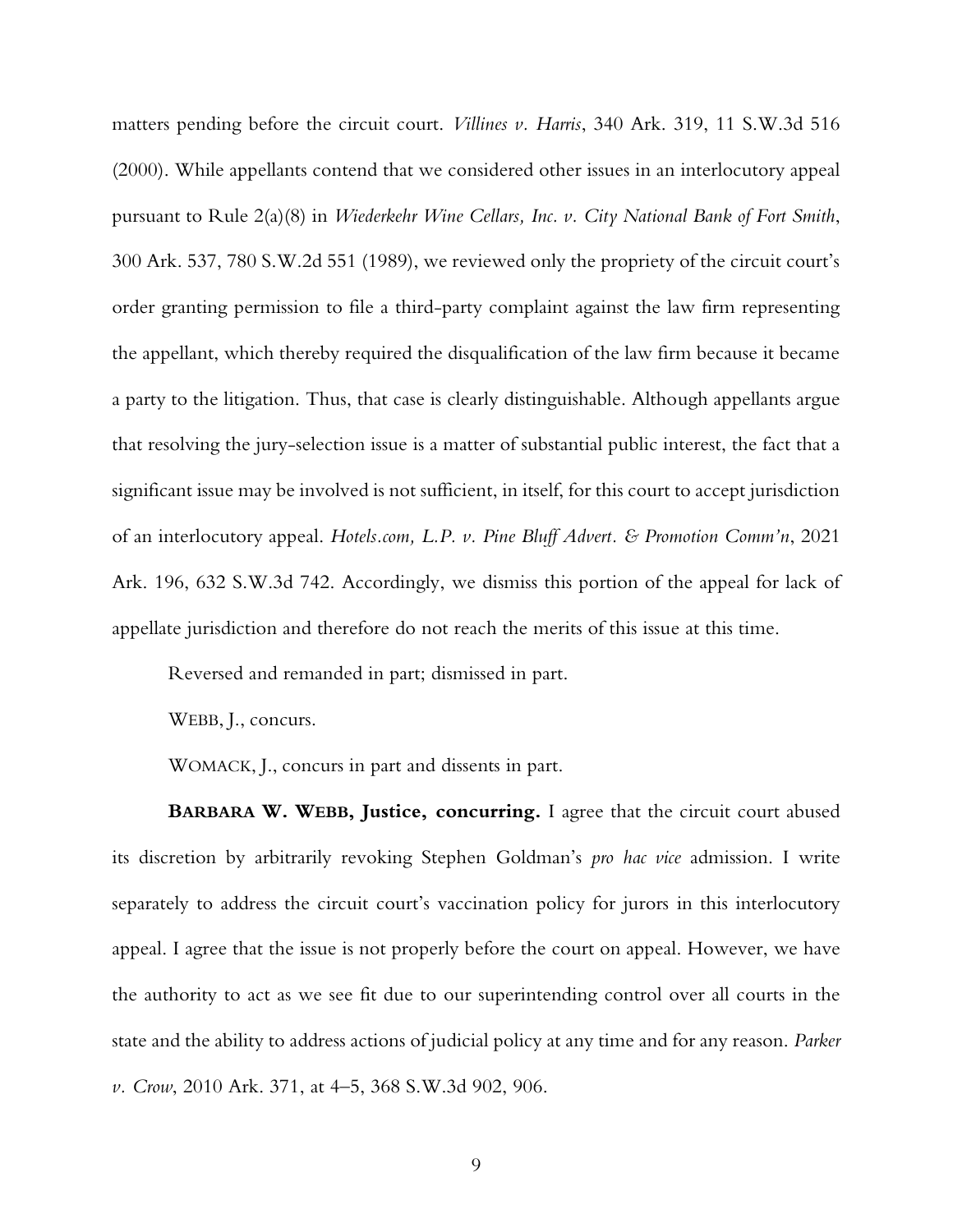We have defined superintending jurisdiction as one of three types of jurisdiction held by the courts of last resort; the other types are appellate and original jurisdiction. *Id.* (citing *Foster v. Hill*, 372 Ark. 263, 275 S.W.3d 151 (2008))*.* Superintending control is an extraordinary power that is hampered by no specific rules or means. *Id.* The exercise of this court's superintending control is appropriate when the administration of justice is directly called into question. *Id.*

The circuit court's vaccine mandate policy calls into question the administration of justice. It is appropriate for this court to act on issues of judicial administration when we learn of a lower court's policy that we think should be affirmed or rejected. While we cannot reach the issue on appeal, we can issue a *per curiam* that sets a statewide policy for all courts. It is incumbent upon us to do so promptly to ensure justice, equality, and uniformity in judicial administration across all the courts in this state.

**SHAWN A. WOMACK, Justice, concurring in part and dissenting in part.** I agree that the circuit court abused its discretion by arbitrarily revoking Stephen Goldman's *pro hac vice* admission. However, I respectfully disagree with the majority's holding that we cannot entertain the circuit court's unlawful vaccination policy on interlocutory appeal. While the majority is correct that consideration of the policy is outside the scope of appeal as contemplated by the rules of appellate procedure, our "superintending control over all courts in the state" authorizes this court to address the merits of the policy at any time. Ark. Const. amend. 80, § 4; *see also Parker v. Crow*, 2010 Ark. 371, at 5, 368 S.W.3d 902, 906 (holding that our "[s]uperintending control is an extraordinary power that is hampered by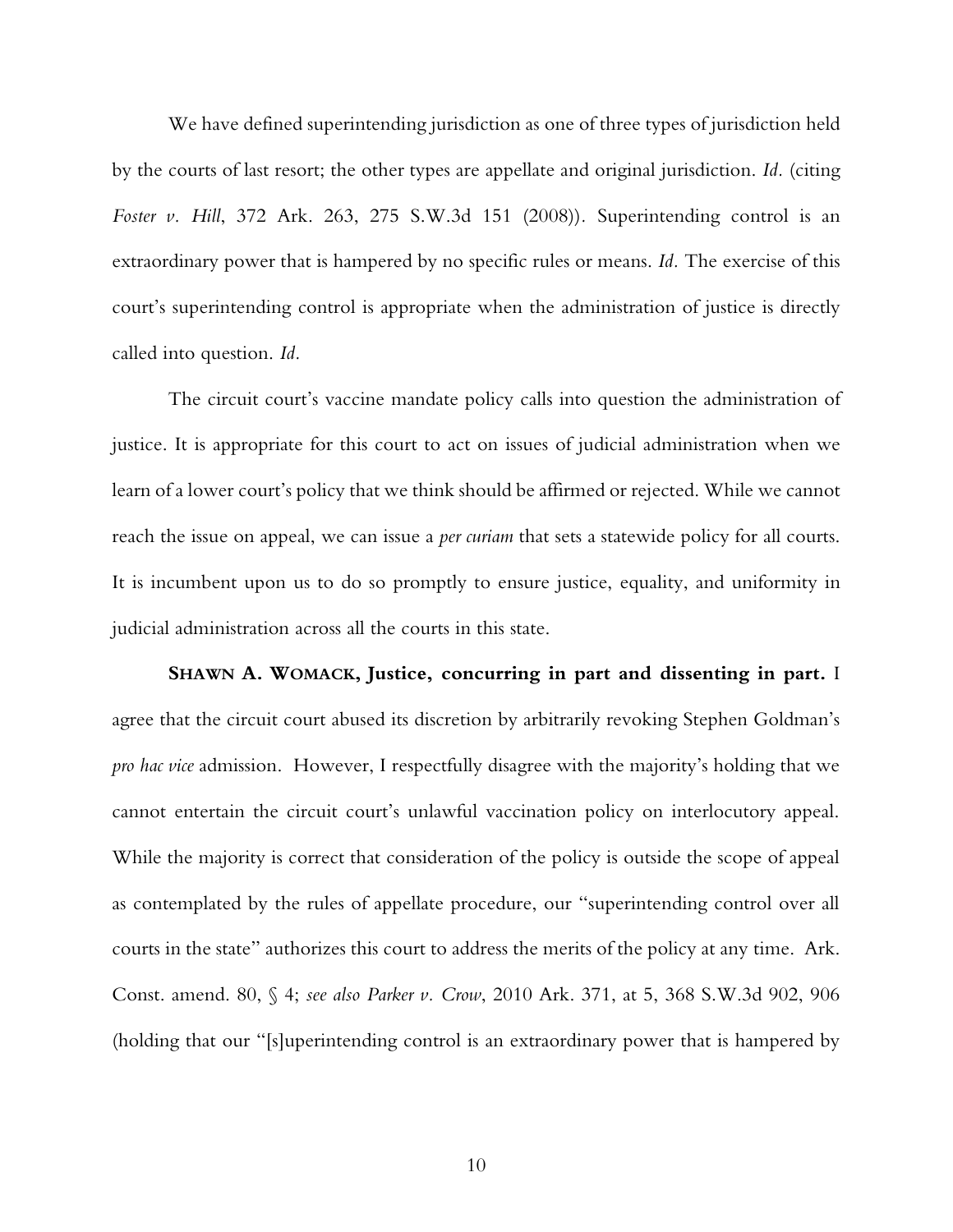no specific rules or means"). Accordingly, this court must invoke its superintending control to put an end to the circuit court's unlawful, discriminatory policy.

By systematically excluding almost 40 percent of the county's population ages eighteen through sixty-four from the jury pool, the circuit court's policy violates Travelers' right to a jury selected from a representative cross-section of the community. *See Richardson v. Williams*, 327 Ark. 156, 157, 936 S.W.2d 752, 753 (1997); *see also Thiel v. S. Pac. Co.*, 328 U.S. 217, 220 (1946) (noting that "[t]he American tradition of trial by jury, considered in connection with either criminal or civil proceedings, necessarily contemplates an impartial jury drawn from a cross-section of the community"). To establish a violation of the cross-section requirement, a party must show:

(1) that the group alleged to be excluded is a "distinctive" group in the community; (2) that the representation of this group in venires from which juries are selected is not fair and reasonable in relation to the number of such persons in the community; and (3) that this underrepresentation is due to systematic exclusion of the group in the jury-selection process.

*Richardson*, 327 Ark. at 157, 936 S.W.2d at 753 (citing *Duren v. Missouri*, 439 U.S. 357, 364  $(1979)$ .

Here, the circuit court's policy clearly excludes a distinctive group from jury service: those who have made a personal medical decision to not take the Covid-19 vaccination. As the record reveals, this group disproportionately includes large groups of individuals based on race, political affiliation, and career and educational choices. Even though this court has yet to define a "distinctive group," several federal circuits have adopted the following threefactor test to determine whether a group is "distinctive": "(1) the existence of qualities that define a group, (2) similarity of attitudes, beliefs, or experiences, and (3) a community of interest among group members." *E.g.*, *United States v. Raszkiewicz*, 169 F.3d 459, 463 (7th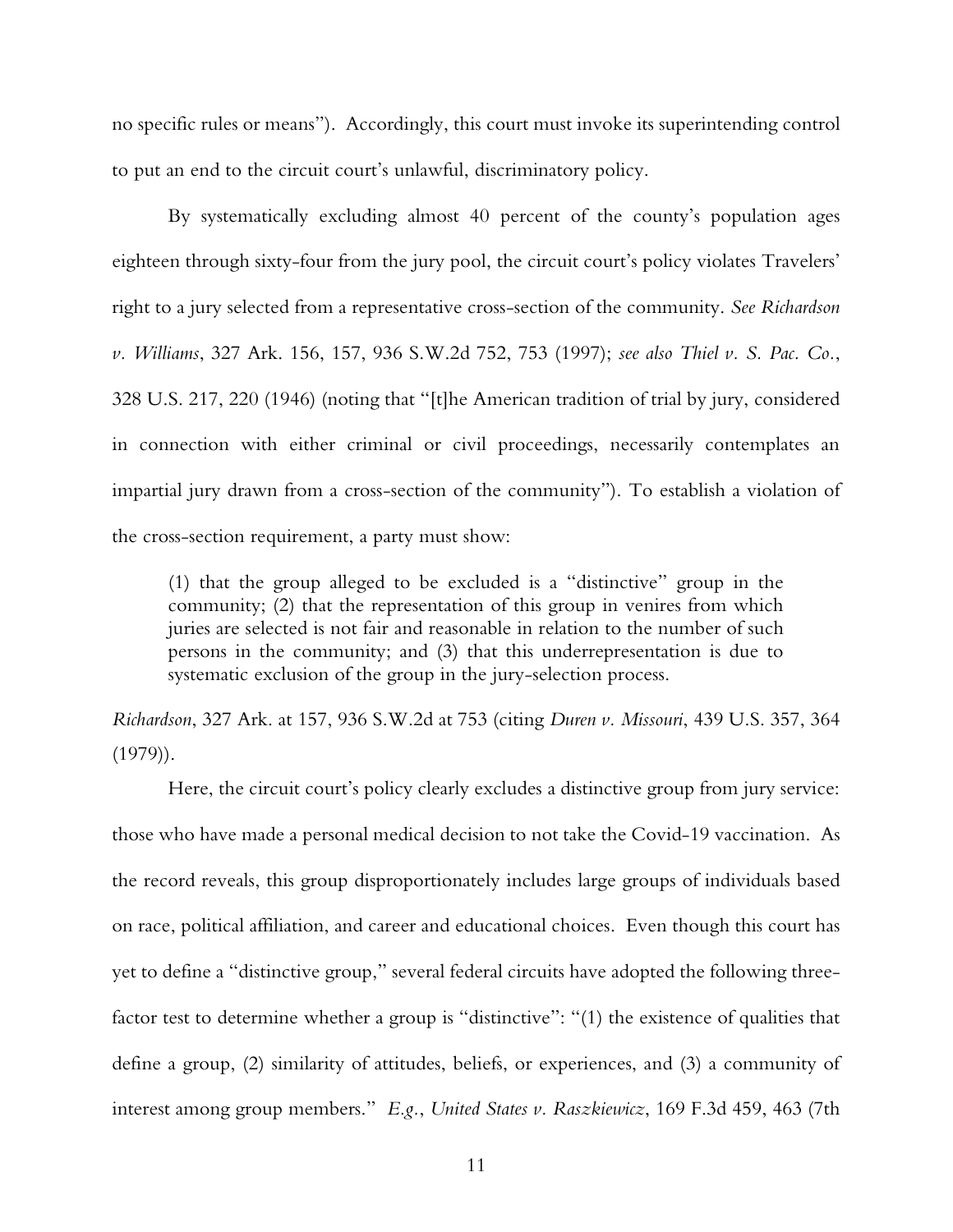Cir. 1999). As a group that is generally skeptical of the government-corporate partnership to push people to take a hastily developed vaccine, the members excluded from the venire easily satisfy factors two and three of the *Raszkiewicz* test. *See id*. By virtue of their shared interests and beliefs, the excluded members also satisfy factor one and should be considered a distinctive group. *See id*.

Next, the proportion of county residents excluded from jury services is sufficient to establish "that the representation of this group in venires from which juries are selected is not fair and reasonable in relation to the number of such persons in the community." *Richardson*, 327 Ark. at 157, 936 S.W.2d at 753. When the parties submitted their briefs, 38 percent of Pulaski County residents between the ages of eighteen and sixty-four were not "fully vaccinated." If (or when) a "booster shot" is required to be considered "fully vaccinated," more than half of Pulaski County residents over the age of eighteen could be ineligible for jury service. This exclusion is extraordinary, and it amounts to unfair and unreasonable representation. *See Richardson*, 327 Ark. at 157, 936 S.W.2d at 753.

Lastly, this is a systematic exclusion. The Supreme Court has defined systematic exclusion as "inherent in the particular jury process utilized." *Duren*, 439 U.S. at 366. That is precisely what the circuit court has done here. The circuit court implemented a policy that explicitly disqualified certain venire members from consideration, and the policy targeted those members based on their ideology and sincerely held beliefs. Unlike instances in which this court has upheld exclusion of venire members who, for example, are not registered to vote, this policy excludes jurors because of their ideology. *Richardson*, 327 Ark. at 158–59, 936 S.W.2d at 753. This exclusion is particularly significant when the subject